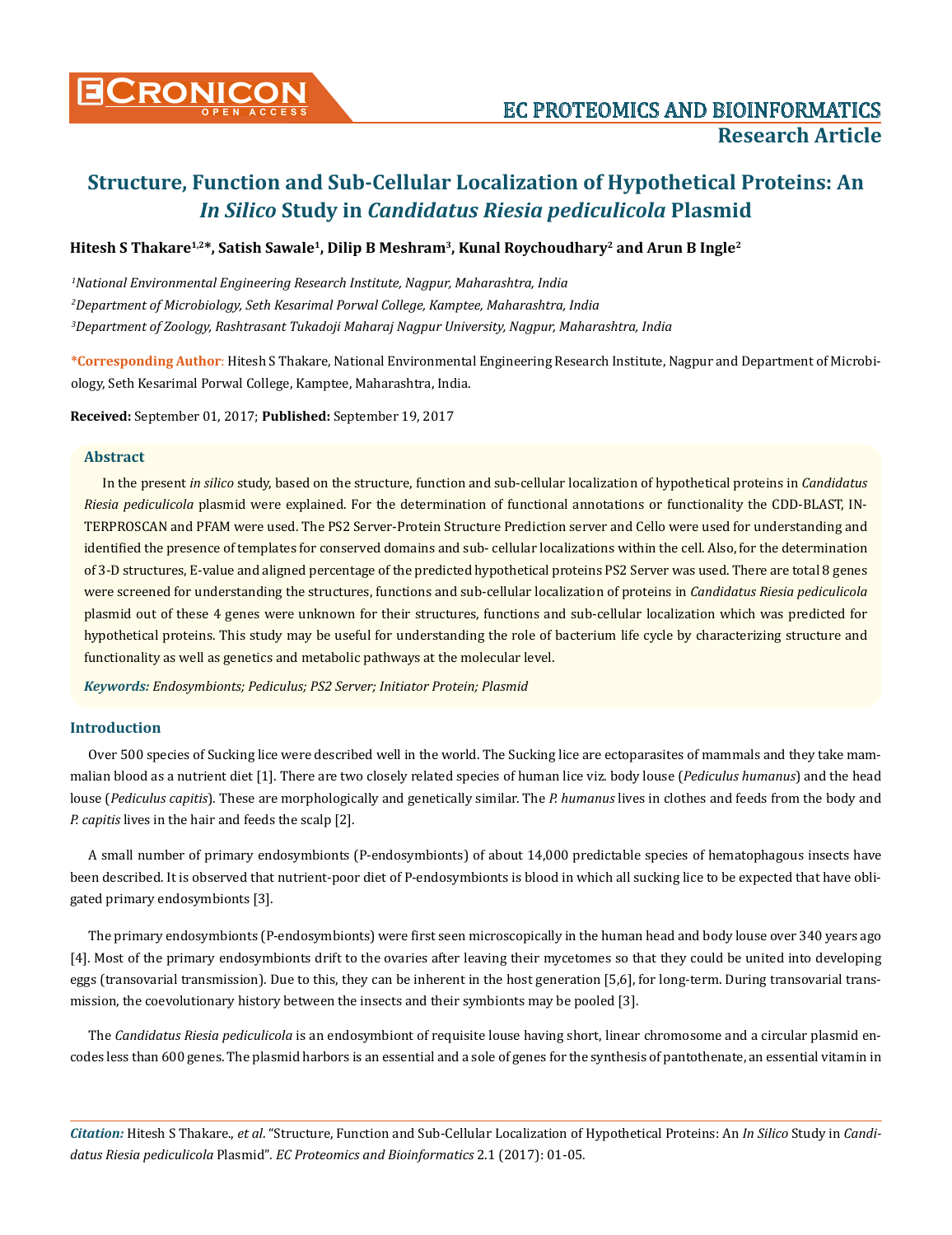the louse diet deficient [7]. *Candidatus Riesia pediculicola* is the P-endosymbiont present in the mycetomes of *P. humanus* [2,6]. As per the coevolutionary history, it is divided into three parts. The P-endosymbionts are parasitic lice found in primates like humans, chimpanzees and gorillas having genus *Candidatus Riesia* [2,3,7]. In recent literature, the P-endosymbionts of chimpanzee lice (*P. schaeffi*) and human pubic lice (*Pthirus pubis*) were characterized at the molecular level [2,3].

# **Methodology**

#### **Sequence Retrieval**

The KEGG database was used for retrieval of *Candidatus Riesia pediculicola* plasmid whole genome sequences (http://www.genome. jp/kegg/).

## **Functional Annotation and Categorization**

The bioinformatics web tools were used to screened and analyzed the presence of functional domains and 3-D structures of the hypothetical proteins in *Candidatus Riesia pediculicola plasmid*. The CDD-BLAST (http://www.ncbi.nlm.nih.gov/BLAST/; [8-11]), INTER-PROSCAN (http://www.abi.ac.uk/interpro; [12]), Pfam (http://www.pfam.sanger.ac.uk/; [13]) and Cello (http://cello.life.nctu.edu.tw/) were used as online bioinformatics web servers. For the presence of conserved domains and functionality in the genome sequences were identified as per the information existing in CDD-Blast, Interproscan, and Pfam databases. Determination of the sub-cellular localization of proteins or enzymes present in the cell was identified by using the Cello server v.2.5.

#### **Protein Structure Prediction**

The 3-D structure of unknown proteins predicted by using PS2: Protein Structure Prediction Server (http://www.ps2.life.nctu.edu. tw/; [11,14,15]). The prediction of protein 3D structures was created by running the FASTA format of protein sequence via online web server also the detection of templates having the structural model of the protein is based on the functional annotations.

#### **Results and Discussion**

For characterization of 8 hypothetical proteins from the complete genome sequences of *Candidatus Riesia pediculicola* plasmid, the computational studies were carried out. The predictions of structure and function characteristics of total 4 hypothetical proteins were carried out by using CDD- Blast, Interproscan, Pfam, Cello, and PS2server. Also, the Sub-cellular localization of all the hypothetical proteins in *Candidatus Riesia pediculicola* plasmid was characterized successfully. The PS2 structure template for 3-D structures is depicted in the order as Template ID, E-value and aligned percentage in the following table.

We have successfully characterized probable functions of gene products by using CDD-Blast, Interproscan, and Pfam which was found to be 1, 2 and 1 respectively. Out of 4 screened hypothetical proteins, only single 3D structure prediction template was successfully characterized using PS2 online bioinformatics web server.

After the screening of the NCBI gene ID 502799949, it was found that transmembrane protein phobius with a membrane-bound protein predicted to be embedded in the membrane but there is no template formation. Another NCBI gene ID 908689879 explains the predicted 3D structure (Figure 1) and the presence of Replication initiator protein A; Members of this family of bacterial proteins are single-stranded DNA binding proteins that are involved in DNA replication, repair, and recombination (Table 1). The predicted 3D structure is asymmetric and stoichiometrically monomeric. It has one and two unique protein and nucleic acid chains respectively (http// www.rcsb.org/pdb/explore/).

The remaining two NCBI genes IDs 502799947 and 502799952 have the sub-cellular localization within the cell but it does not explain any structural and functional characterization (Table 1).

*Citation:* Hitesh S Thakare., *et al*. "Structure, Function and Sub-Cellular Localization of Hypothetical Proteins: An *In Silico* Study in *Candidatus Riesia pediculicola* Plasmid". *EC Proteomics and Bioinformatics* 2.1 (2017): 01-05.

 $\overline{02}$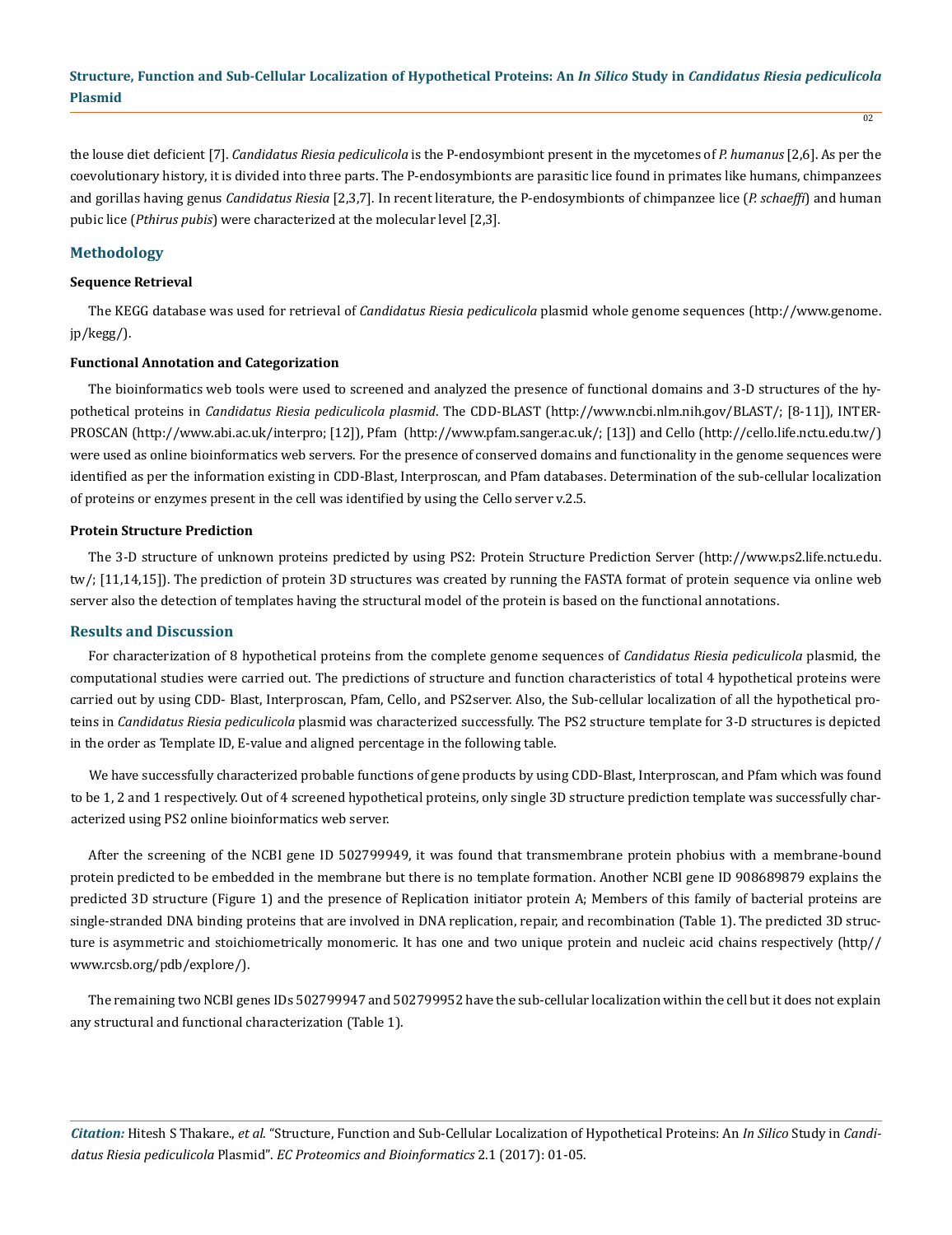**Structure, Function and Sub-Cellular Localization of Hypothetical Proteins: An** *In Silico* **Study in** *Candidatus Riesia pediculicola* **Plasmid** 03



*Figure 1: 3D structure of NCBI gene ID No. 908689879.*

| <b>NCBI Gene ID</b> | <b>CDD BLAST</b>                                                                                                                                                                                               | <b>Interproscan</b>                                                                                                                                                                                                                             | Pfam                                  | <b>Cello</b>         | <b>PS2: Structure Prediction Server</b> |                |                              |
|---------------------|----------------------------------------------------------------------------------------------------------------------------------------------------------------------------------------------------------------|-------------------------------------------------------------------------------------------------------------------------------------------------------------------------------------------------------------------------------------------------|---------------------------------------|----------------------|-----------------------------------------|----------------|------------------------------|
|                     |                                                                                                                                                                                                                |                                                                                                                                                                                                                                                 |                                       |                      | <b>Template</b>                         | <b>E-Value</b> | <b>Aligned</b><br>Percentage |
| 502799947           | NA                                                                                                                                                                                                             | <b>NA</b>                                                                                                                                                                                                                                       | <b>NA</b>                             | Cytoplasmic<br>2.307 | <b>NA</b>                               | NA             | <b>NA</b>                    |
| 502799949           | NA                                                                                                                                                                                                             | Phobius<br>Transmembrane<br>Region of a<br>membrane-bound<br>protein predicted<br>to be embedded<br>in the membrane.<br>Region of a<br>membrane-bound<br>protein predicted<br>to be outside the<br>membrane, in<br>the extracellular<br>region. | NA                                    | Cytoplasmic<br>2.457 | NA                                      | <b>NA</b>      | <b>NA</b>                    |
| 502799952           | NA                                                                                                                                                                                                             | <b>NA</b>                                                                                                                                                                                                                                       | NA                                    | Cytoplasmic<br>2.241 | <b>NA</b>                               | <b>NA</b>      | <b>NA</b>                    |
| 908689879           | Replication initiator<br>protein A; Members of<br>this family of<br>bacterial proteins are<br>single-stranded DNA<br>binding proteins that<br>are involved in DNA<br>replication, repair and<br>recombination. | Replication initia-<br>tor protein A                                                                                                                                                                                                            | Replication<br>initiator<br>protein A | Cytoplasmic<br>3.608 | 2nraC                                   | 0.16           | 72.79                        |

*Table 1: Structural, functional and sub-cellular localizations of hypothetical proteins in Candidatus Riesia Pediculicola plasmid*

*NA: Not Available*

*Citation:* Hitesh S Thakare., *et al*. "Structure, Function and Sub-Cellular Localization of Hypothetical Proteins: An *In Silico* Study in *Candidatus Riesia pediculicola* Plasmid". *EC Proteomics and Bioinformatics* 2.1 (2017): 01-05.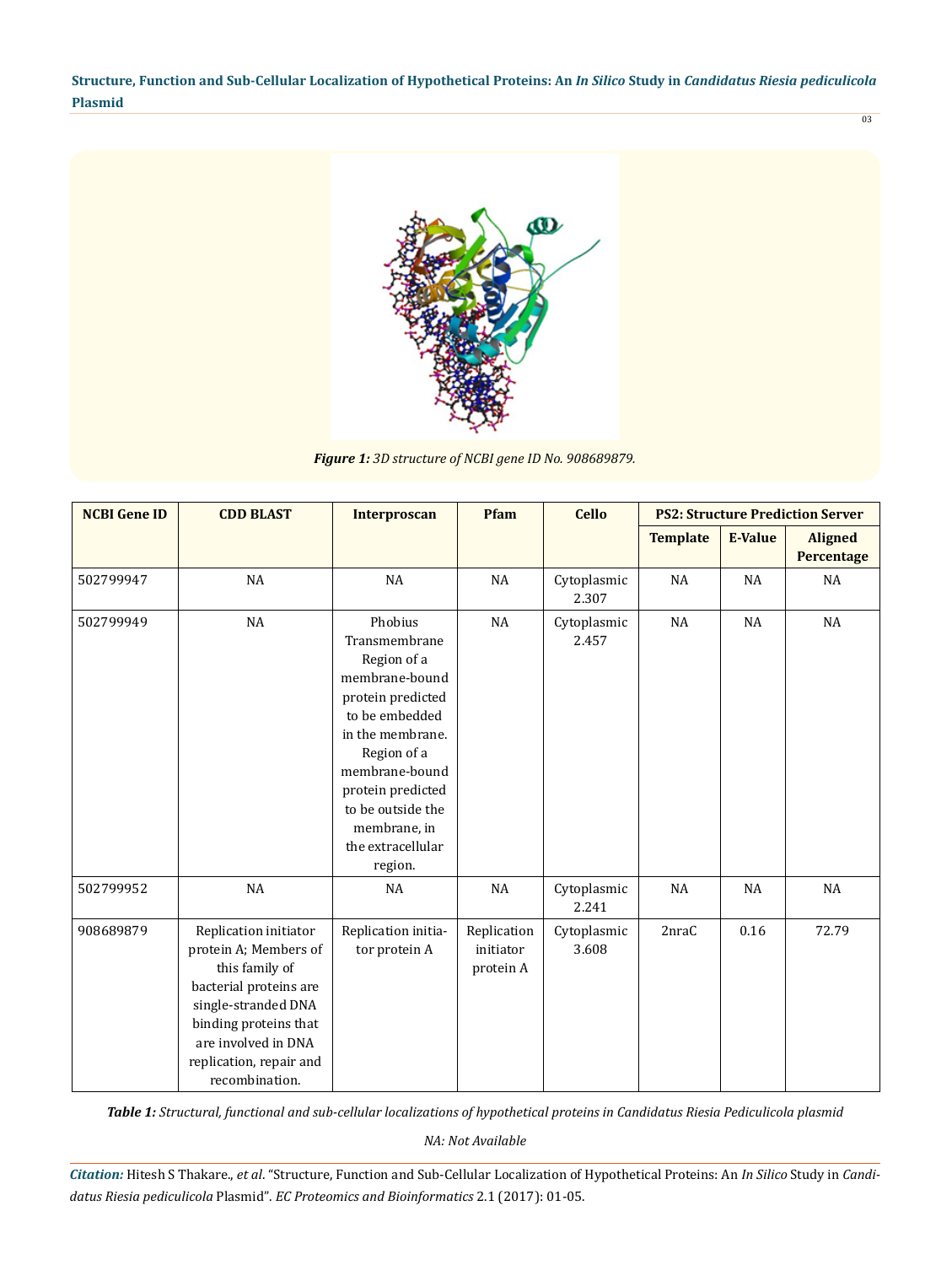## **Conclusion**

The present study revealed that total 4 functionally and structurally significant hypothetical proteins from *Candidatus Riesia pediculicola* plasmid has been sorted successfully. It is observed that *Candidatus Riesia* pediculicola plasmid has very few possible functional proteins. Out of 8 NCBI genes, a total of 4 hypothetical proteins are successfully characterized for understanding the structure as well as functions using CDD- Blast, Interproscan, Pfam, Cello and PS2 server. The life cycle of the bacterium can be supporting in establish their role by characterized predicted functions and three-dimensional structures. This study may be useful for understanding the metabolic pathways and genetics at the molecular level.

# **Acknowledgments**

The authors are thankful to Dr. Swapnil Sanmukh, a postgraduate researcher at Sau Paulo state university, Brazil, for his grateful help and support during the present study. The authors thank Principal and Head, Department of Microbiology, S. K. Porwal College, Kamptee for valuable guidance. The continuous support and valuable guidance from Scientist and Head, Water Technology and Management Division, CSIR-NEERI, Nehru Marg, Nagpur are highly acknowledged.

# **Bibliography**

- 1. [Durden La and G Musser. "The Sucking Lice \(Insecta, Anoplura\) of the World a Taxonomic Checklist with Records of Mammalian](http://phthiraptera.info/Publications/0080.pdf) Hosts and Geographical Distributions". *[Bulletin of the American Museum of Natural History](http://phthiraptera.info/Publications/0080.pdf)* (1994).
- 2. Sasaki-Fukatsu Kayoko., *et al*[. "Symbiotic Bacteria Associated with Stomach Discs of Human Lice".](https://www.ncbi.nlm.nih.gov/pmc/articles/PMC1636134/) *Applied and Environmental Microbiology* [72.11 \(2006\): 7349-7352.](https://www.ncbi.nlm.nih.gov/pmc/articles/PMC1636134/)
- 3. Allen Julie M., *et al*[. "Evolutionary Relationships of 'Candidatus Riesia Spp.,' Endosymbiotic Enterobacteriaceae Living within Hema](https://www.ncbi.nlm.nih.gov/pmc/articles/PMC1828778/)tophagous Primate Lice". *[Applied and Environmental Microbiology](https://www.ncbi.nlm.nih.gov/pmc/articles/PMC1828778/)* 73.5 (2007): 1659-1664.
- 4. Hooke Robert. "Micrographia, Or, Some Physiological Descriptions of Minute Bodies Made by Magnifying Glasses: with Observations and Inquiries Thereupon /by R. Hooke". Council of the Royal Society of London for Improving Natural Knowledge London United Kingdom (1665).
- 5. Douglas AE. "Mycetocyte Symbiosis in Insects". *[Biological Reviews of the Cambridge Philosophical Society](https://www.ncbi.nlm.nih.gov/pubmed/2696562)* 64.4 (1989): 409-434.
- 6. Perotti M Alejandra., *et al*. "Rickettsia as Obligate and Mycetomic Bacteria". *[The FASEB Journal: Official Publication of the Federation of](https://www.ncbi.nlm.nih.gov/pubmed/17012243)  [American Societies for Experimental Biology](https://www.ncbi.nlm.nih.gov/pubmed/17012243)* 20.13 (2006): 2372-2374.
- 7. Kirkness Ewen F., *et al*[. "Genome Sequences of the Human Body Louse and Its Primary Endosymbiont Provide Insights into the Per](https://www.ncbi.nlm.nih.gov/pubmed/20566863)manent Parasitic Lifestyle". *[Proceedings of the National Academy of Sciences of the United States of America](https://www.ncbi.nlm.nih.gov/pubmed/20566863)* 107.27 (2010): 12168- [12173.](https://www.ncbi.nlm.nih.gov/pubmed/20566863)
- 8. Schäffer Alejandro A., *et al*[. "Improving the Accuracy of PSI-BLAST Protein Database Searches with Composition-Based Statistics and](https://www.ncbi.nlm.nih.gov/pubmed/11452024)  Other Refinements". *[Nucleic Acids Research](https://www.ncbi.nlm.nih.gov/pubmed/11452024)* 29.14 (2001): 2994-3005.
- 9. Altschul Sf., *et al*[. "Gapped BLAST and PSI- BLAST: A New Generation of Protein Database Search Programs".](https://www.ncbi.nlm.nih.gov/pubmed/9254694) *Nucleic Acids Research*  [25.17 \(1997\): 3389-3402.](https://www.ncbi.nlm.nih.gov/pubmed/9254694)
- 10. Marchler-Bauer Aron., *et al*[. "CDD: A Conserved Domain Database for Interactive Domain Family Analysis".](https://www.ncbi.nlm.nih.gov/pubmed/17135202) *Nucleic Acids Research* [35.1 \(2007\): D237-D240.](https://www.ncbi.nlm.nih.gov/pubmed/17135202)

*Citation:* Hitesh S Thakare., *et al*. "Structure, Function and Sub-Cellular Localization of Hypothetical Proteins: An *In Silico* Study in *Candidatus Riesia pediculicola* Plasmid". *EC Proteomics and Bioinformatics* 2.1 (2017): 01-05.